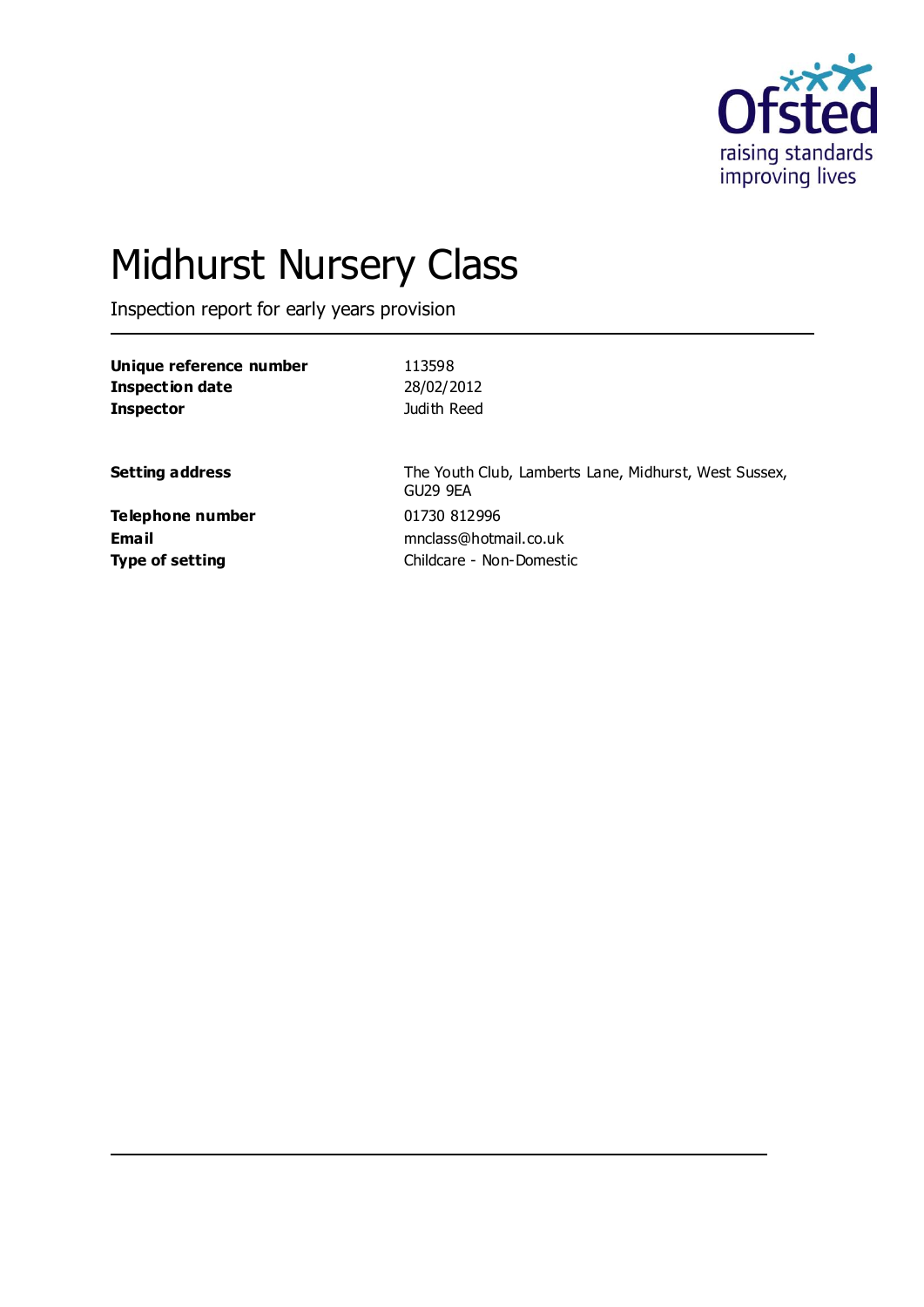The Office for Standards in Education, Children's Services and Skills (Ofsted) regulates and inspects to achieve excellence in the care of children and young people, and in education and skills for learners of all ages. It regulates and inspects childcare and children's social care, and inspects the Children and Family Court Advisory Support Service (Cafcass), schools, colleges, initial teacher training, work-based learning and skills training, adult and community learning, and education and training in prisons and other secure establishments. It assesses council children's services, and inspects services for looked after children, safeguarding and child protection.

If you would like a copy of this document in a different format, such as large print or Braille, please telephone 0300 123 1231, or email enquiries@ofsted.gov.uk.

You may copy all or parts of this document for non-commercial educational purposes, as long as you give details of the source and date of publication and do not alter the information in any way.

T: 0300 123 1231 Textphone: 0161 618 8524 E: enquiries@ofsted.gov.uk W: [www.ofsted.gov.uk](http://www.ofsted.gov.uk/)

© Crown copyright 2012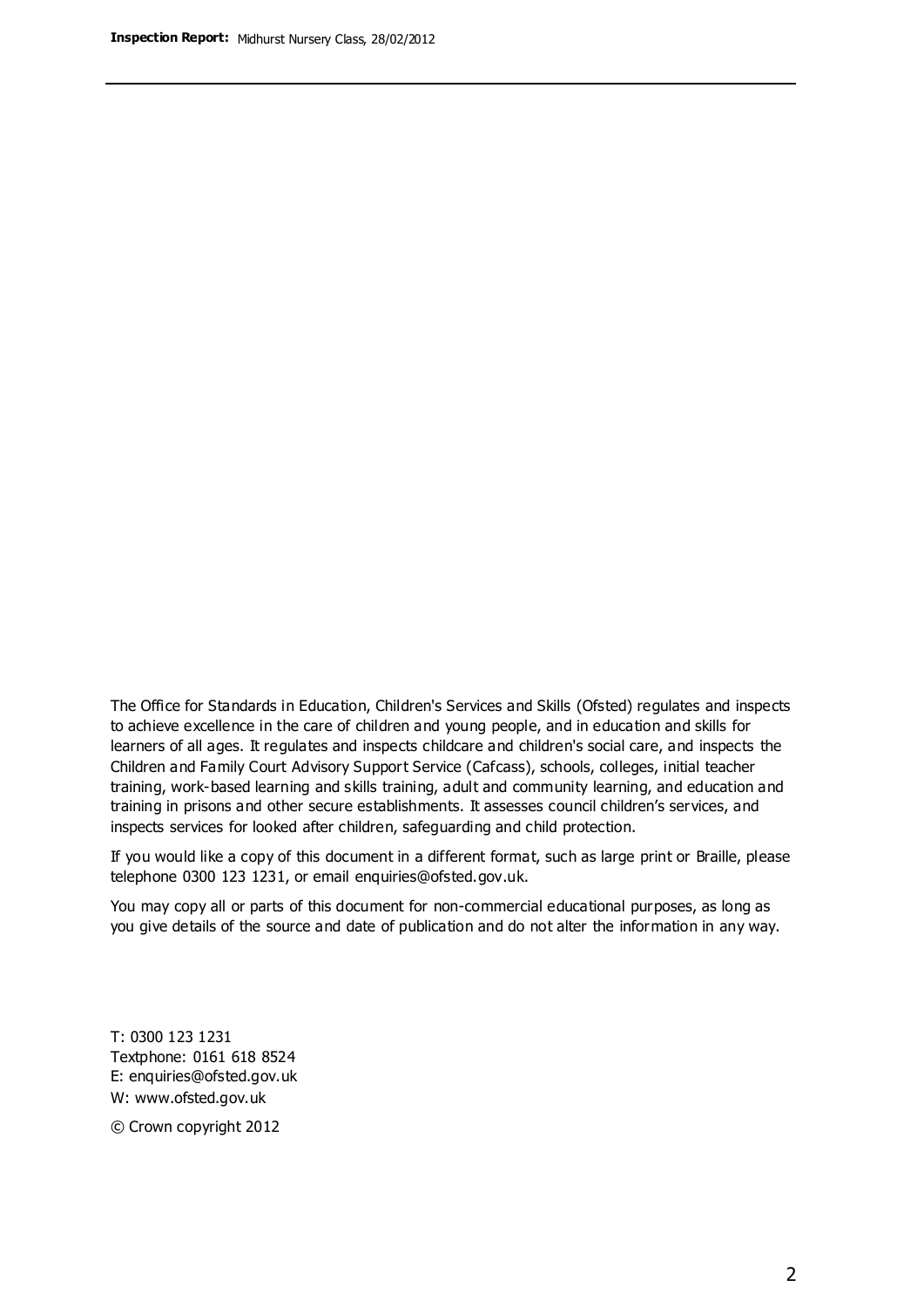## **Introduction**

This inspection was carried out by Ofsted under Sections 49 and 50 of the Childcare Act 2006 on the quality and standards of the registered early years provision. 'Early years provision' refers to provision regulated by Ofsted for children from birth to 31 August following their fifth birthday (the early years age group). The registered person must ensure that this provision complies with the statutory framework for children's learning, development and welfare, known as the *Early* Years Foundation Stage.

The provider must provide a copy of this report to all parents with children at the setting where reasonably practicable. The provider must provide a copy of the report to any other person who asks for one, but may charge a fee for this service (The Childcare (Inspection) Regulations 2008 regulations 9 and 10).

The setting also makes provision for children older than the early years age group which is registered on the voluntary and/or compulsory part(s) of the Childcare Register. This report does not include an evaluation of that provision, but a comment about compliance with the requirements of the Childcare Register is included in Annex B.

Please see our website for more information about each childcare provider. We publish inspection reports, conditions of registration and details of complaints we receive where we or the provider take action to meet the requirements of registration.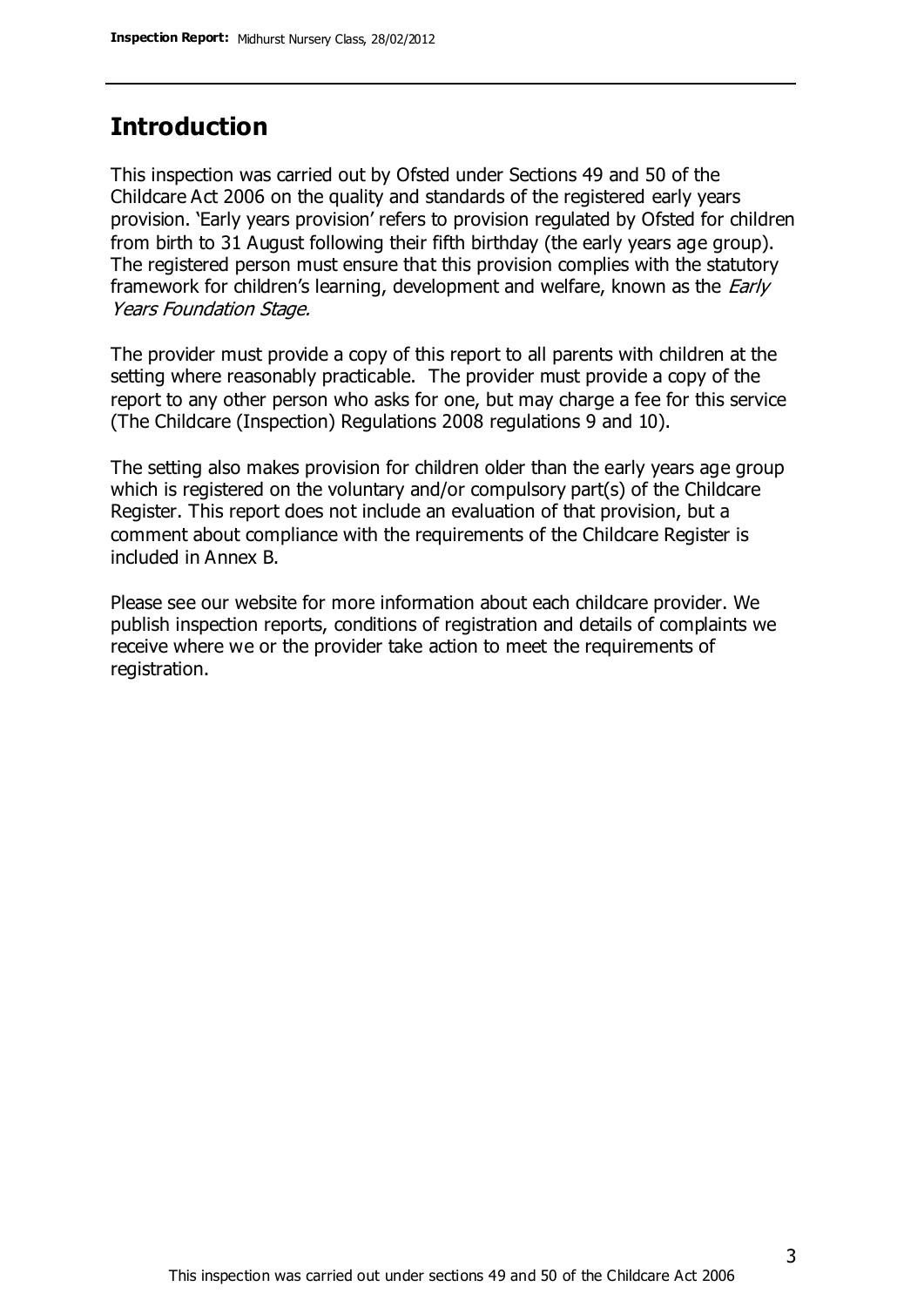# **Description of the setting**

Midhurst Nursery Class registered in 1992 and is privately owned. The nursery is based within the Midhurst Youth Club, in West Sussex. It is registered on the Early Years Register and both the compulsory and voluntary parts of the Childcare Register for a maximum of 26 children aged from two to under five years. It is the policy of the nursery to accept children from the age of two years and six months. Currently there are 40 children on the roll. Children aged three and four years are funded for free early education.

The nursery supports children with special educational needs and/or disabilities. Children have the use of four rooms, with toilet, washing and kitchen facilities provided. A well fenced outside play area is also available. The nursery serves children and families from the local area and surrounding villages. It opens five days a week during school term times. Sessions are from 9am until 3pm on Monday, Wednesday and Friday: and 9am until 1pm on Tuesday and Thursday. Children attend for a variety of sessions.

A total of seven members of staff work with the children; six of whom hold relevant early years qualifications. One member of staff is working towards a National Vocational Qualification at level 3.

## **The overall effectiveness of the early years provision**

Overall the quality of the provision is outstanding.

Children are eager to attend and make significant gains in their learning and development. Overall, records of early learning are efficiently used to enable children's excellent progress towards the early learning goals. The nursery staff enable all children's individual needs to be met to a very high degree through building excellent, effective relationships with parents and other professionals. Evaluation of the nursery provision takes place alongside advisors from the local authority, enabling continuous development and comprehensive improvement of the nursery through well-targeted action planning. Staff and management demonstrate a substantial capacity to improve and to continually enhance outcomes for all children.

# **What steps need to be taken to improve provision further?**

To further improve the high quality early years provision the registered person should consider:

extending the systems for monitoring children's progress in order to more clearly identify the rate at which they are progressing and to identify any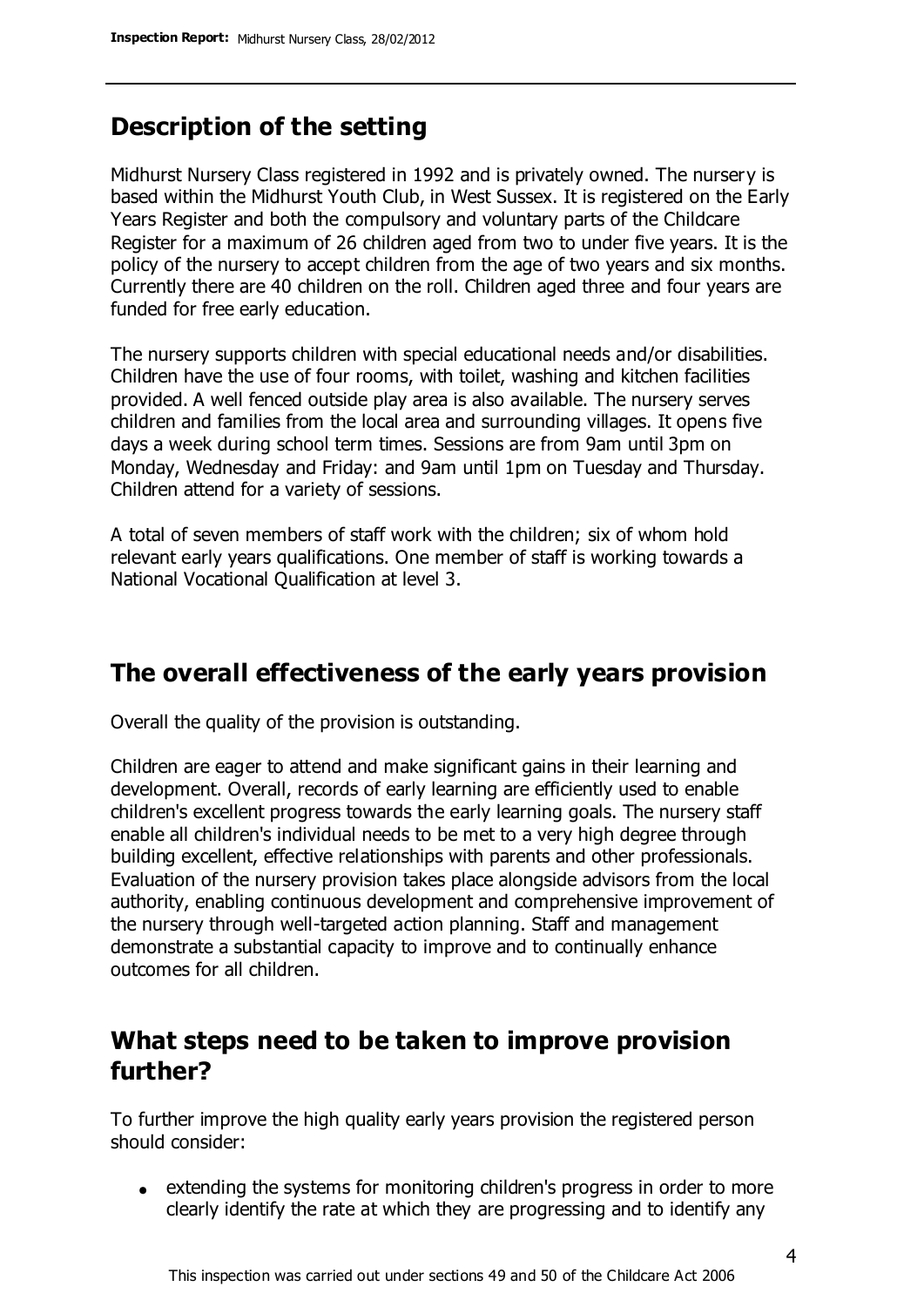gaps in their achievements.

# **The effectiveness of leadership and management of the early years provision**

Children's safety is paramount and staff use highly effective systems to safeguard children at all times. All staff are aware of the procedures to follow if they have any concerns about a child in their care and receive up-to-date training to enable them to fully protect children. Comprehensive policies and procedures and robust recruitment procedures are consistently implemented. Full and careful risk assessments are completed around the building, the outside play area and for many different outings to promote children's safety successfully at all times. Parents complete all necessary documentation to enable children's health and safety. Partnership with parents is exemplary. Staff take time to build highly positive relationships with all parents and carers. Parents are well informed about their child's achievements, well-being and development. They meet their child's key person to complete documentation regarding children's starting points and their individual needs. Staff and parents regularly meet to discuss progress and share the learning journal records which are clear, interesting and work well. Parents feel very positive about the nursery and know the staff are highly professional and approachable. Parents complete regular questionnaires and state that they receive outstanding support. Also children gain confidence and independence, and the 'Wellie walks' help them learn about the wider community.

The nursery demonstrates a high commitment to working in partnership with others. Staff establish very positive working relationships with other early years providers, as well as other agencies and professionals who work with the children. Staff visit other settings to enable consistency and share information. Excellent working relationships with therapists and health professionals enable all children's individual needs to be fully met. Staff also build effective, close links with a number of schools to ensure transition is smooth for all children.

The nursery effectively and actively promotes equality and diversity. All children are welcomed into the nursery and their needs are enabled by well trained staff. The staff are highly effective in taking steps to close the achievement gap through excellent planning of targeted activities. Children who speak dual languages receive positive support to enjoy books depicting both languages. Many resources reflect diversity and traditional story books include characters with disabilities. Staff use sign language throughout the sessions, which aids communication for all children. Pictorial timetables help children settle into the routine.

Children gain excellent knowledge and understanding of the world through taking part in celebrations to acknowledge festivals from other cultures. The nursery carefully plan around festivals, such as Chinese New Year. For example, children watch a short video with acrobats and dancers. Children copy the moves, balancing and ribbon dancing which extends their range of physical activities. They like to join in the dragon dance, use chop stick style tools and play with noodles in the sand tray. Children also enjoy an opportunity to taste stir-fry vegetables which they help to prepare. Photographs of the celebrations and activities are on display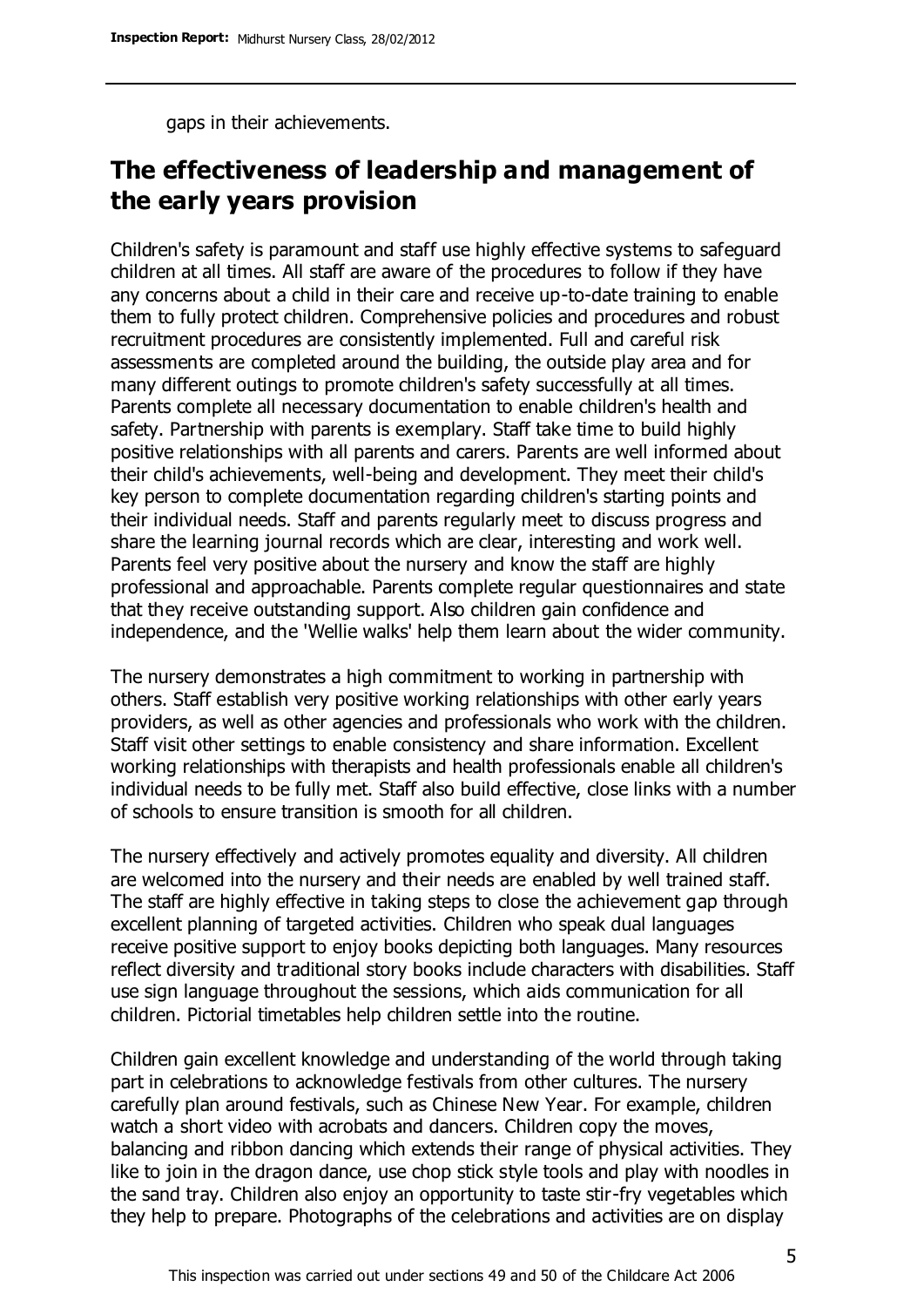and children proudly show their parents what they have been doing.

The organisation of the space and resources are very well planned to meet the children's needs. Two main playrooms are available and children move freely between them. Children are safe due to the effective risk assessments and their own knowledge about how to keep themselves safe. Staff are effectively deployed and work well as a team, supporting and moving around as they are required. Children are very familiar with the routine and are comfortable with the pace of the nursery. Furniture, equipment and resources are of high quality and suitable for the ages of the children to support their learning and development.

The management and staff of the nursery demonstrate their commitment to improvement through ongoing evaluation and development planning. Documentation is completed and carefully reviewed with local authority advisors, with appropriate action plans put in place where required. Training is highly valued and enthusiastically undertaken by staff who then disseminate information to the whole team. Records show that planning is consistently under review and evaluated to ensure all children's needs are able to be fully met. The nursery is constantly evolving by improving, keeping up to date and relevant. Staff plan innovative activities to further develop children's learning, such as the regular 'Wellie walks' around the neighbourhood and visits to the theatre.

# **The quality and standards of the early years provision and outcomes for children**

Children's learning is extremely well supported because staff take time to build excellent relationship with parents and get to know the children and their families. Children are relaxed, calm and thrive in the nursery because familiar staff make them welcome and they are confident to make choices and enthusiastic to join in activities. Their individual progress in consistently good and all children make significant gains in their learning. Staff complete planning together, which is welltargeted to meet the needs of children. Staff meet weekly to discuss development issues and this enables them become familiar with all children's development. Staff carefully plan the next steps for individual children, linked to their interests. They are beginning to check these against the Early Years Foundation Stage guidance and ensure they track and monitor individual development; although the system for ongoing monitoring of children's next steps is not yet fully developed.

Children are excited by activities offered and very willing to join in. Staff strike a very effective balance between adult-led and child-initiated activities and they invite children to join in and take part. Some of the innovative activities available include preparing bird food fat-balls and observing the birds that visit the feeding station though binoculars. Children also plant bulbs in preparation for spring celebrations and view their own learning journals to reflect on past activities. All these activities build on children's personal, social and emotional development, increasing their communication, language and literacy skills, and expanding their knowledge and understanding of the world.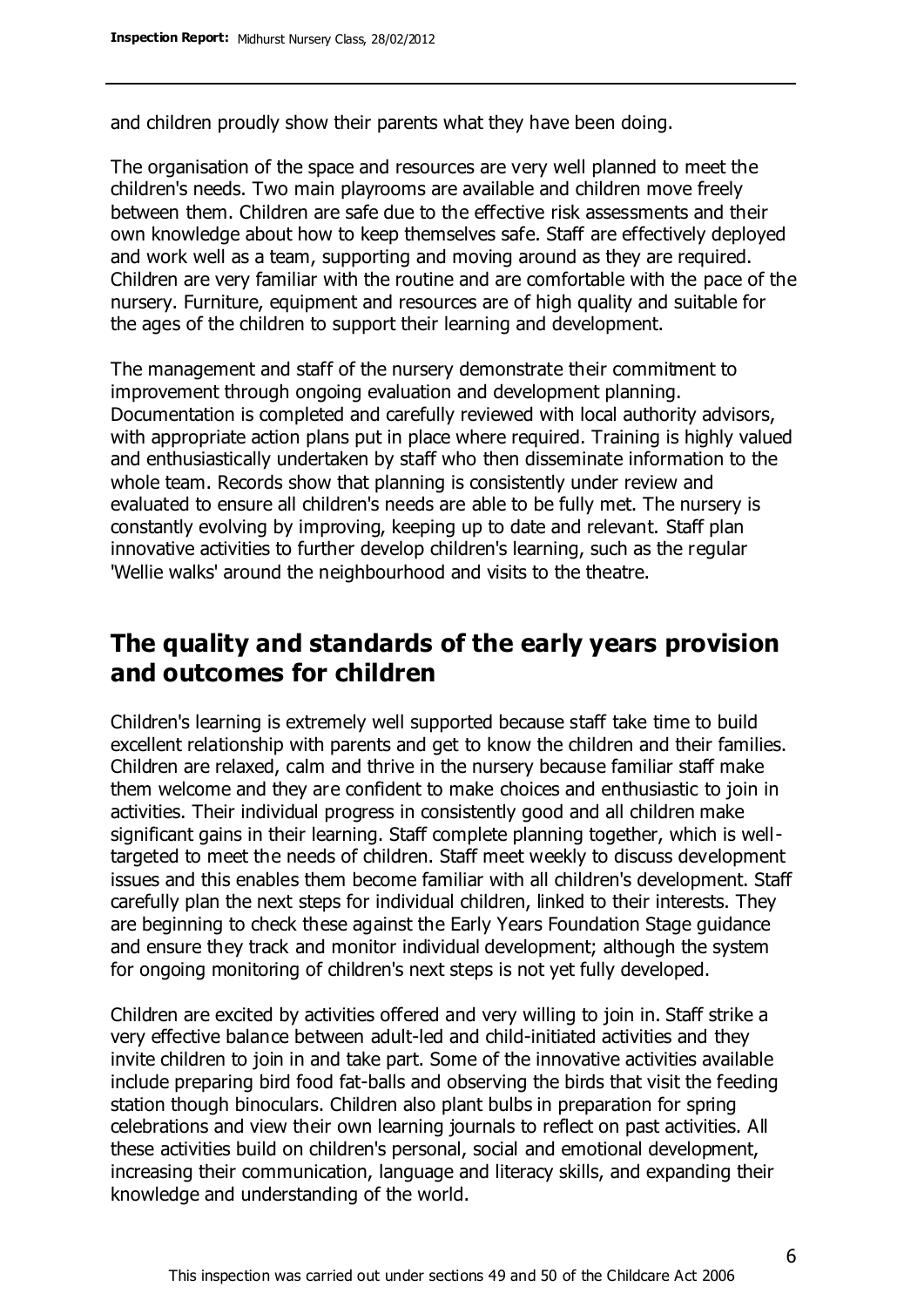Children feel safe and secure as they are confident that doors are locked and visitors ring a doorbell to gain entry. They learn about crossing roads and keeping themselves safe when out and about. Children settle exceptionally well as short introductory sessions slowly grow into attendance for a full session. Staff work closely with parents to enable children's confidence to develop and their needs to be met to a high degree. Children safely use a range of tools and equipment and know how to handle them to keep safe. They keep rooms tidy and clear during the session and staff talk about safety issues. Children learn to behave in ways that are safe for themselves and others through routines and gentle requests from staff. Children have an incredibly positive attitude towards learning and participation as staff provide activities which interest and enthral them. They are very calm, engaged and busy at all times. Children share toys and play together very well. For example, they join in with friends to set up the train track and work together to achieve a suitable lay out.

Children develop a healthy lifestyle through regular physical exercise as they have the opportunity to play outside daily. The whole group put on coats, dungarees and boots in preparation for playing outside together, as staff talk about the benefits of going outside and getting fresh air. Children are enthusiastic to be outside and join in physical activities, such as playing in the large sand pit, climbing and riding tricycles. Children understand and adopt healthy habits by washing their hands before having lunch and disposing of their rubbish in the bin. They are able to access the toilets as they need and staff support them to wash and dry their hands. Children's health is effectively safeguarded as well planned procedures for nappy changing are in place. Children are enthusiastic to help to prepare fruit ready for snack time and some count out the appropriate number of cups required at each table, demonstrating their skills in problem solving, reasoning and numeracy. Staff are very well aware of the children's individual dietary requirements and take the necessary steps to meet the needs of children with health issues. Individual health plans are in place and staff keep careful records. The nursery is exceedingly well organised and children's health and welfare are very effectively underpinned because all required policies, procedures and consents are in place.

Children's ability to effectively apply a wide range of skills in communication, literacy, numeracy and information communication and technology mean that they are fully and thoroughly prepared for transition from the setting to school. Enabling children to be prepared for transition is a particular strength of the nursery. Staff prepare individual passports regarding entry to school which include photographs of their school, their uniform, friends in uniform, and friends schools when different from their own. Parents particularly value this passport and often review it with older children. During their final term, children proudly complete documentation showing that they can manage their own lunch box containers and drinks. They can put on their coats, shoes and clothes independently and also use the toilet confidently. This gives them confidence to enter the next phase of their lives exceptionally well prepared.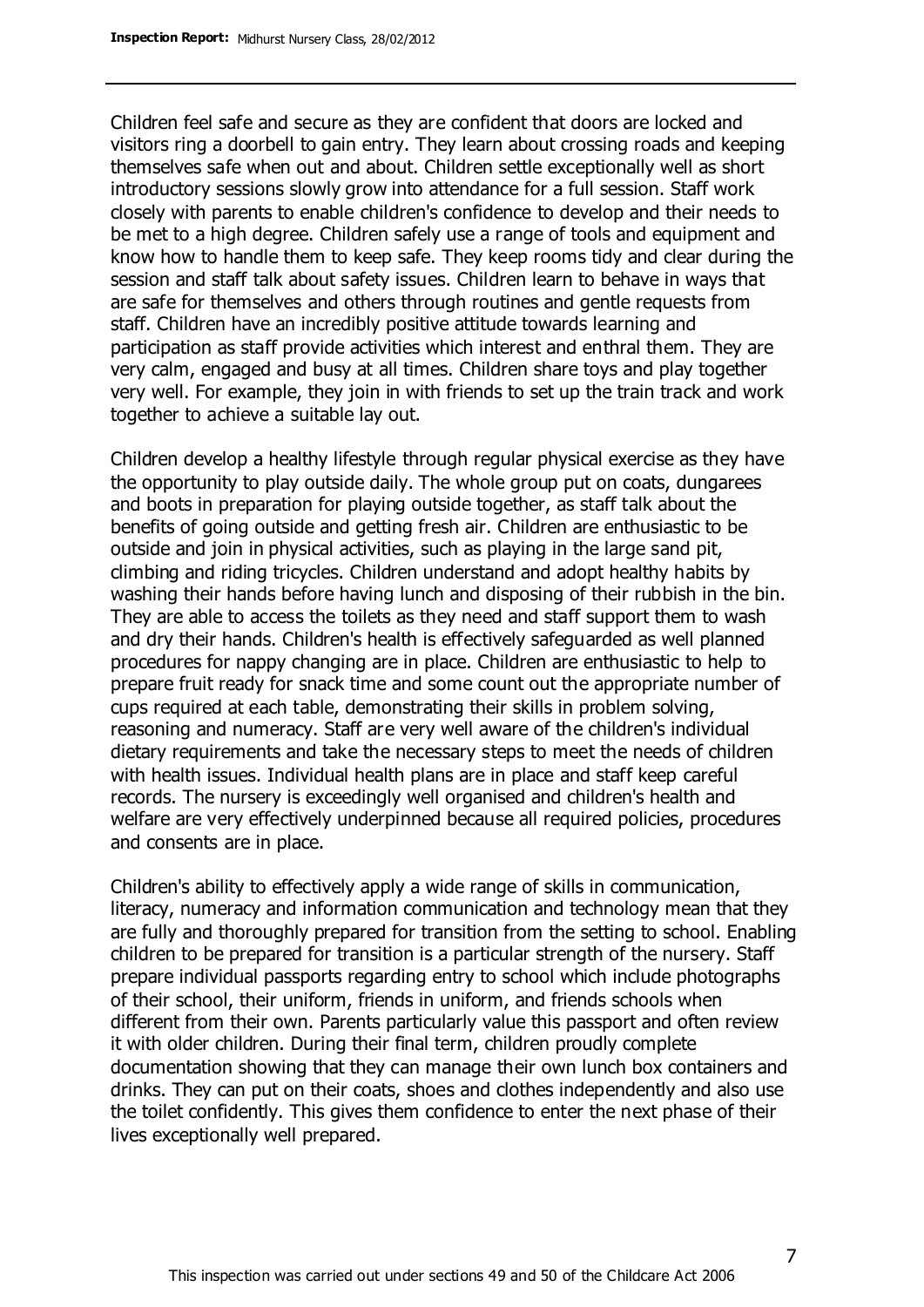# **Annex A: record of inspection judgements**

#### **The key inspection judgements and what they mean**

Grade 1 is Outstanding: this aspect of the provision is of exceptionally high quality Grade 2 is Good: this aspect of the provision is strong Grade 3 is Satisfactory: this aspect of the provision is sound Grade 4 is Inadequate: this aspect of the provision is not good enough

### **The overall effectiveness of the early years provision**

| How well does the setting meet the needs of the<br>children in the Early Years Foundation Stage? |  |
|--------------------------------------------------------------------------------------------------|--|
| The capacity of the provision to maintain continuous                                             |  |
| improvement                                                                                      |  |

### **The effectiveness of leadership and management of the early years provision**

| The effectiveness of leadership and management of the             |  |
|-------------------------------------------------------------------|--|
| <b>Early Years Foundation Stage</b>                               |  |
| The effectiveness of leadership and management in embedding       |  |
| ambition and driving improvement                                  |  |
| The effectiveness with which the setting deploys resources        |  |
| The effectiveness with which the setting promotes equality and    |  |
| diversity                                                         |  |
| The effectiveness of safeguarding                                 |  |
| The effectiveness of the setting's self-evaluation, including the |  |
| steps taken to promote improvement                                |  |
| The effectiveness of partnerships                                 |  |
| The effectiveness of the setting's engagement with parents and    |  |
| carers                                                            |  |

## **The quality of the provision in the Early Years Foundation Stage**

The quality of the provision in the Early Years Foundation Stage | 1

## **Outcomes for children in the Early Years Foundation Stage**

| <b>Outcomes for children in the Early Years Foundation</b>    |  |
|---------------------------------------------------------------|--|
| <b>Stage</b>                                                  |  |
| The extent to which children achieve and enjoy their learning |  |
| The extent to which children feel safe                        |  |
| The extent to which children adopt healthy lifestyles         |  |
| The extent to which children make a positive contribution     |  |
| The extent to which children develop skills for the future    |  |

Any complaints about the inspection or report should be made following the procedures set out in the guidance available from Ofsted's website: www.ofsted.gov.uk